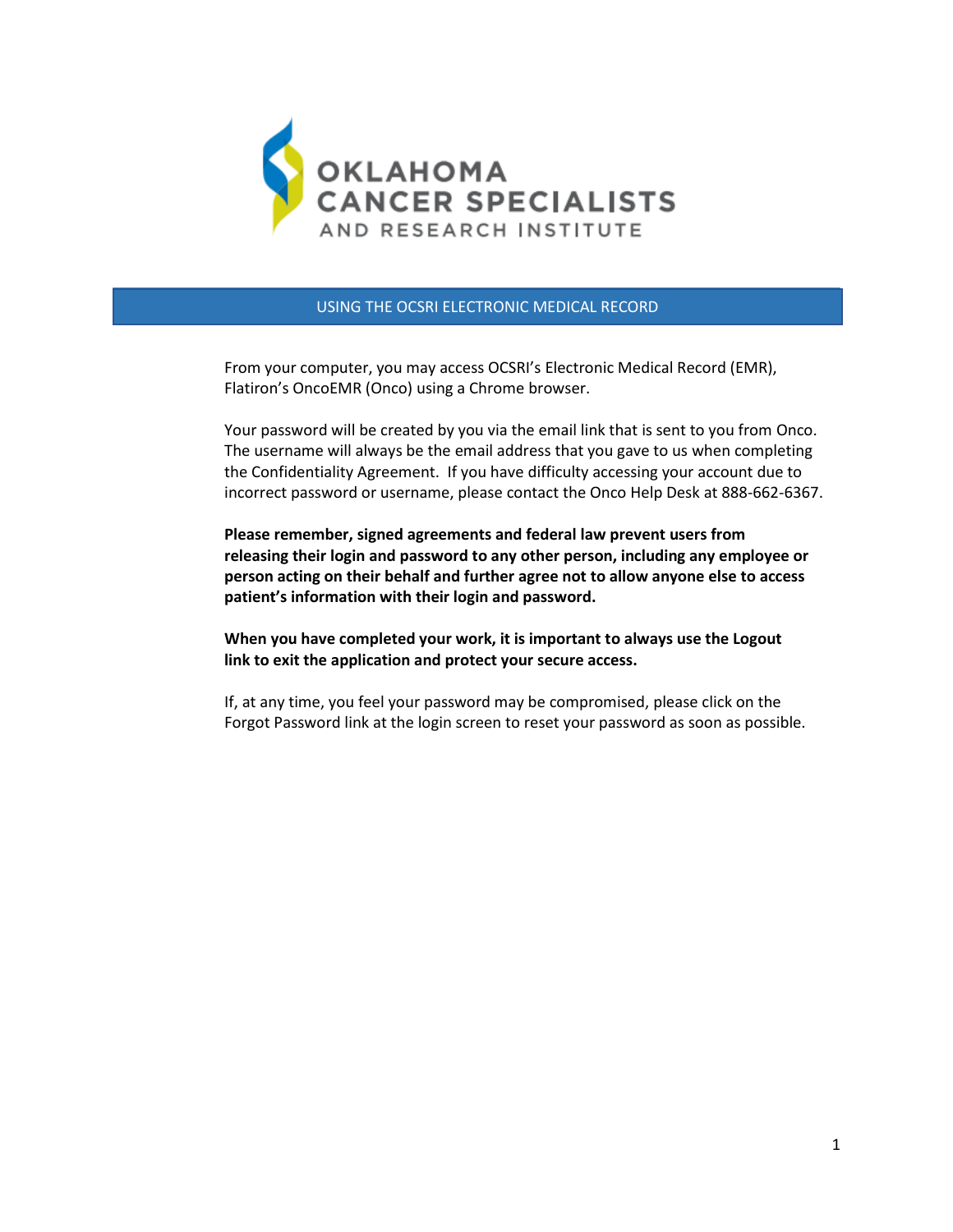When you receive a confirmation email to set a password for Onco, you will click on that link and set a password, which will then take you into Onco.

The place to normally log in to Onco will be: https://secure5.oncoemr.com **ALWAYS USE CHROME TO ACCESS ONCO**

Once logged in, you will see a list of patients that have you listed as their referring, consulting or primary provider.

| <b>P</b> ONCOEMR                |                                                        |                   |                   |                           | All Locations v | <b>8</b> S Kusler v | 图 Lo |
|---------------------------------|--------------------------------------------------------|-------------------|-------------------|---------------------------|-----------------|---------------------|------|
| <b>GENERAL</b><br>Patient lists | <b>Patient List</b> Click the patient's name to select |                   |                   |                           |                 |                     |      |
| <b>BEPRET</b> CHART             | Enter a few characters to filter the list:<br>Refresh  |                   |                   |                           |                 |                     |      |
| Demographics                    | Name (3 found) 4                                       | <b>Last Visit</b> | <b>Next Visit</b> | <b>Treating Physician</b> |                 |                     |      |
| Summary                         | Ztest, Amber Marie (208906)                            | 5/11/2021         | 1/13/2022         | Dunlap, MD, Melinda S     |                 |                     |      |
| Documents<br>Treatment plan     | Ztest, D Colby (191675)                                | 10/13/2021        |                   | Moussa, M.D., Ali H       |                 |                     |      |
| Orders                          | ztest, Jackie Ray (808195)                             | 10/25/2021        | 1/13/2022         | Olsen, M.D. Ph.D, Mark R  |                 |                     |      |
| Research                        |                                                        |                   |                   |                           |                 |                     |      |
| <b>LABS &amp; VITALS</b>        |                                                        |                   |                   |                           |                 |                     |      |
| Collection record               |                                                        |                   |                   |                           |                 |                     |      |
| Lab results                     |                                                        |                   |                   |                           |                 |                     |      |
| Vital signs                     |                                                        |                   |                   |                           |                 |                     |      |
| <b>NURSE</b>                    |                                                        |                   |                   |                           |                 |                     |      |
| <b>MAR</b>                      |                                                        |                   |                   |                           |                 |                     |      |
|                                 |                                                        |                   |                   |                           |                 |                     |      |

From there, you can click on a name and go to their chart, which will give you access to clinical information, documents, tests, etc.

The menu on the left side of window will give you look access to these areas of the chart. You will know the patient that you are on, by the demographic info and picture at the top of the window.

| <b>SONCOEMR</b>                           |                                                               |                                                                                              |  |
|-------------------------------------------|---------------------------------------------------------------|----------------------------------------------------------------------------------------------|--|
| <b>GENERAL</b><br><b>Patient lists</b>    | Amber Marie Ztest ON STUDY OSYC<br>Room: None v<br>Memo: test | Sex: F MRN: 208906 DOB: 7/12/1981 (40) MD: Dunlap, Melinda Primary insurance: United America |  |
| BEPRIS CHART<br>Demographics<br>Summary   | <b>Patient Demographics</b>                                   |                                                                                              |  |
| <b>Documents</b><br><b>Treatment plan</b> | Basic:                                                        |                                                                                              |  |
| Orders                                    | Physician                                                     | Dunlap, MD, Melinda                                                                          |  |
| Research                                  | <b>Name</b>                                                   | Ztest, Amber Marie                                                                           |  |
| <b>LABS &amp; VITALS</b>                  | <b>Maiden Name</b>                                            |                                                                                              |  |
| Collection record                         | <b>Date Of Birth</b>                                          | 7/12/1981                                                                                    |  |
| Lab results                               | <b>Time Of Birth</b>                                          | 12:00:00 AM                                                                                  |  |
| Vital signs                               | <b>Birth Place</b>                                            | <b>USA</b>                                                                                   |  |
| <b>NURSE</b>                              | Mother's Maiden Name                                          |                                                                                              |  |
| <b>MAR</b>                                | <b>Other Names</b>                                            |                                                                                              |  |
|                                           | <b>Has Siblings</b>                                           |                                                                                              |  |
|                                           | <b>Birth Order</b>                                            |                                                                                              |  |
|                                           | <b>Record Num</b>                                             | 208906                                                                                       |  |
|                                           | <b>SSN</b>                                                    | ***-**-2222                                                                                  |  |
|                                           | <b>Birth Sex</b>                                              | Female                                                                                       |  |
|                                           | <b>Gender Identity</b>                                        |                                                                                              |  |
|                                           | <b>Sexual Orientation</b>                                     |                                                                                              |  |
|                                           | <b>Ethnicity</b>                                              | Not Hispanic or Latino                                                                       |  |
|                                           | <b>Marital Status</b>                                         | Married                                                                                      |  |
|                                           | <b>Salutation</b>                                             | Ms. Ztest                                                                                    |  |
|                                           | Employer                                                      |                                                                                              |  |
|                                           | Occupation                                                    | Registered nurses                                                                            |  |
|                                           | Occupation date                                               |                                                                                              |  |
|                                           | <b>Industry</b>                                               |                                                                                              |  |
|                                           | <b>Preferred Clinic</b>                                       | <b>BARTLESVILLE</b>                                                                          |  |
|                                           | Pref Language                                                 | English (eng)                                                                                |  |